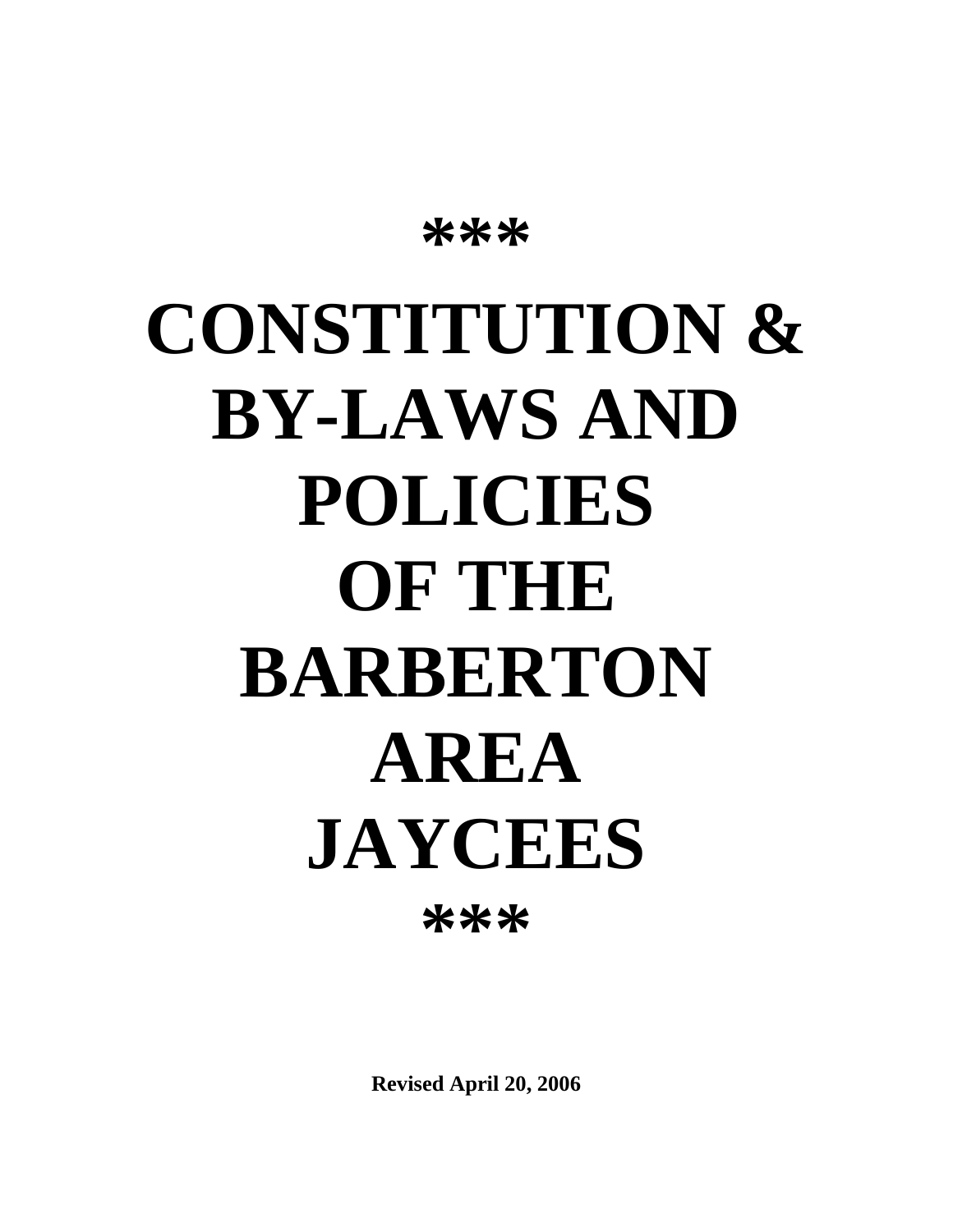## **INDEX FOR THE CONSTITUTION OF THE BARBERTON AREA, OHIO JAYCEES**

| BY-LAWS & POLICIES OF THE BARBERTON AREA, OHIO JAYCEES |
|--------------------------------------------------------|
|                                                        |
|                                                        |
|                                                        |
|                                                        |
|                                                        |
|                                                        |
|                                                        |
|                                                        |
|                                                        |
|                                                        |
|                                                        |
|                                                        |
|                                                        |
|                                                        |
|                                                        |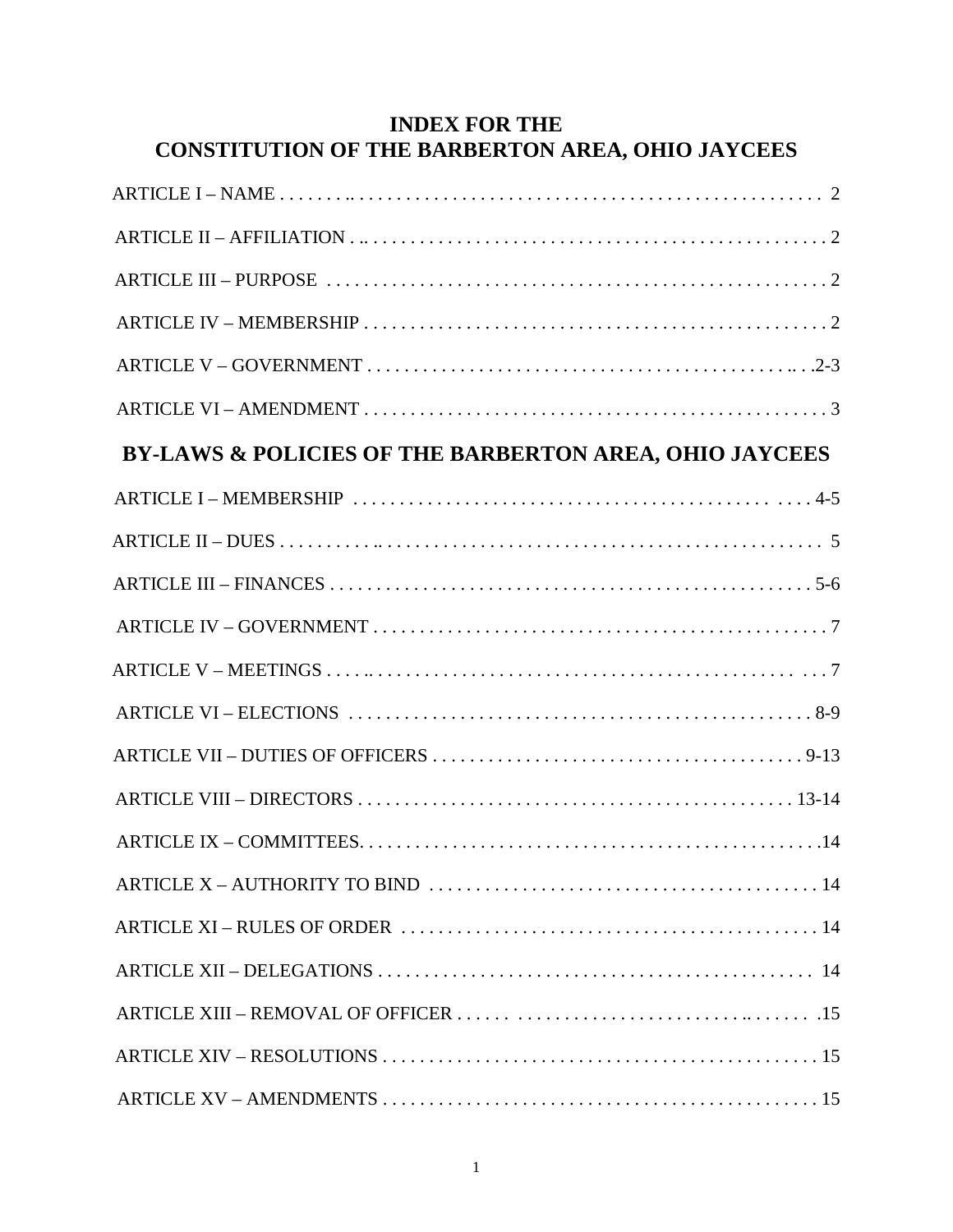#### **CONSTITUTION OF THE BARBERTON AREA, OHIO JAYCEES**

#### **ARTICLE I – NAME**

- **SECTION 1:** The name of this organization shall be the Barberton Area Jaycees.
- **SECTION 2:** The principle office of this organization shall be located in Barberton, Ohio, at the discretion of the Executive Board.

#### **ARTICLE II - AFFILIATION**

**SECTION 1:** This organization shall be and hereby is affiliated with the Ohio Jaycees, the United States Junior Chamber, and Junior Chamber International and is subject to the Constitution and By-Laws and Policies of these bodies.

#### **ARTICLE III - PURPOSE**

**SECTION 1:** This corporation shall operate as a not-for-profit organization established as an independent self-governing body under the laws of the state of Ohio, and restricted in its organization and operation by section 501 (c) 4 of the 1954 Internal Revenue Code. The further purpose of this organization shall be to provide its members with leadership training through participation in activities, which are directed toward civic, community and humanitarian improvements.

#### **ARTICLE IV - MEMBERSHIP**

**SECTION 1:** Any young person between the ages of twenty-one (21) and forty (40) inclusive, is eligible for active membership in this organization with full privileges thereof. A member's eligibility will terminate automatically at the end of the fiscal year in which he attains the age of forty-one (41) years.

#### **ARTICLE V - GOVERNMENT**

**SECTION 1:** The government of this organization shall be vested in an Executive Board consisting of the officers, the immediate past president, State Director and not more than nine (9) Board of Directors. Said officers shall be the President, Management Development Vice President, Community Development Vice President, Individual Development Vice President, Membership Development Vice President, Secretary, and Treasurer.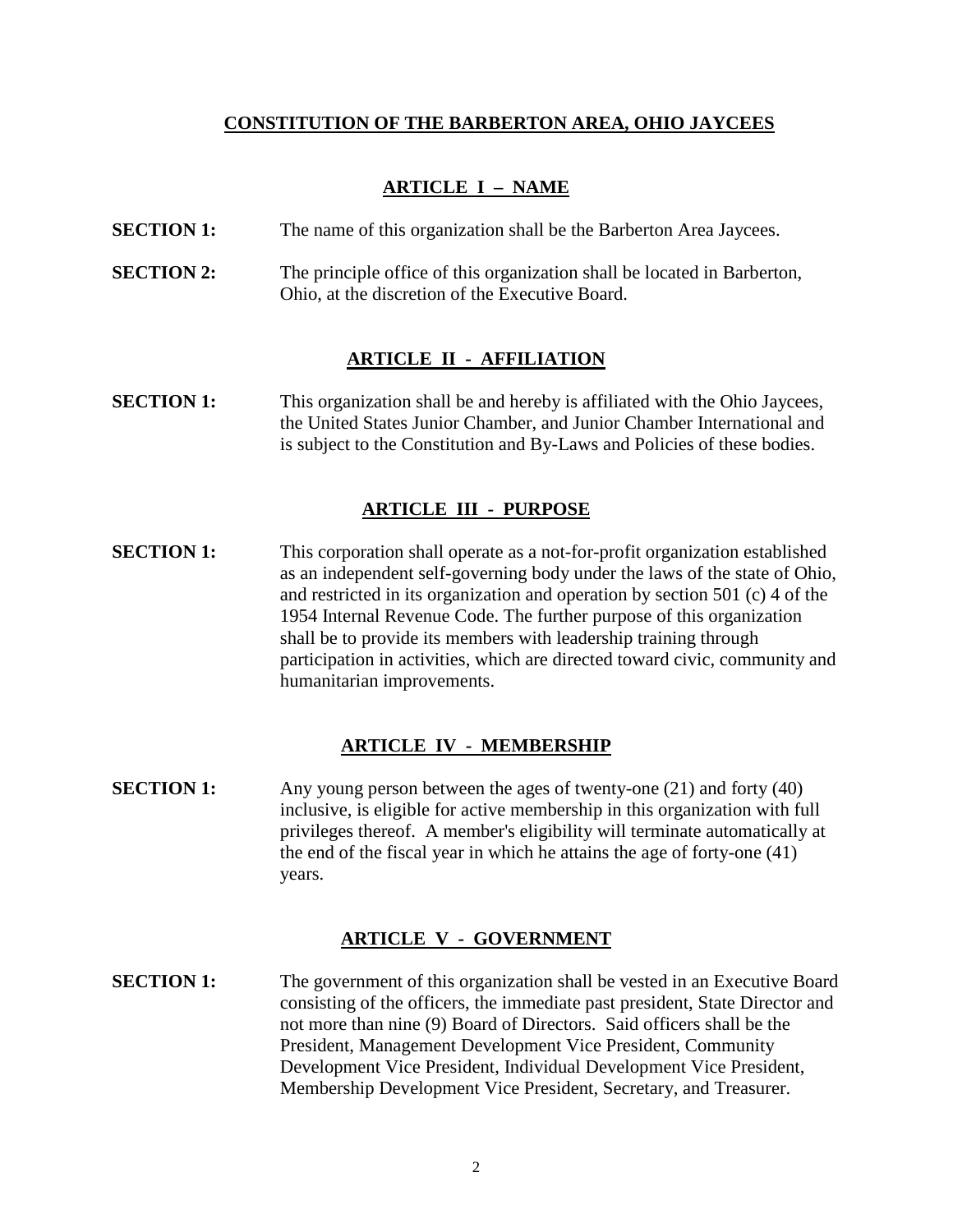- **SECTION 2:** The Executive Board shall be subject to the will of the membership and must seek membership approval on such matters as prescribed by the By-Laws.
- **SECTION 3:** The Executive Board of this organization shall be elected in the manner prescribed by the By-Laws and shall hold office for a period of one year, or until their successors are duly elected and charged.

#### **ARTICLE VI - AMENDMENT**

**SECTION 1:** This Constitution may be amended by a two-thirds vote of the members present at any regular or special meeting provided that a written notice of the proposed amendment has been mailed to the last known address of each member at least ten (10) days prior to the date of such meeting.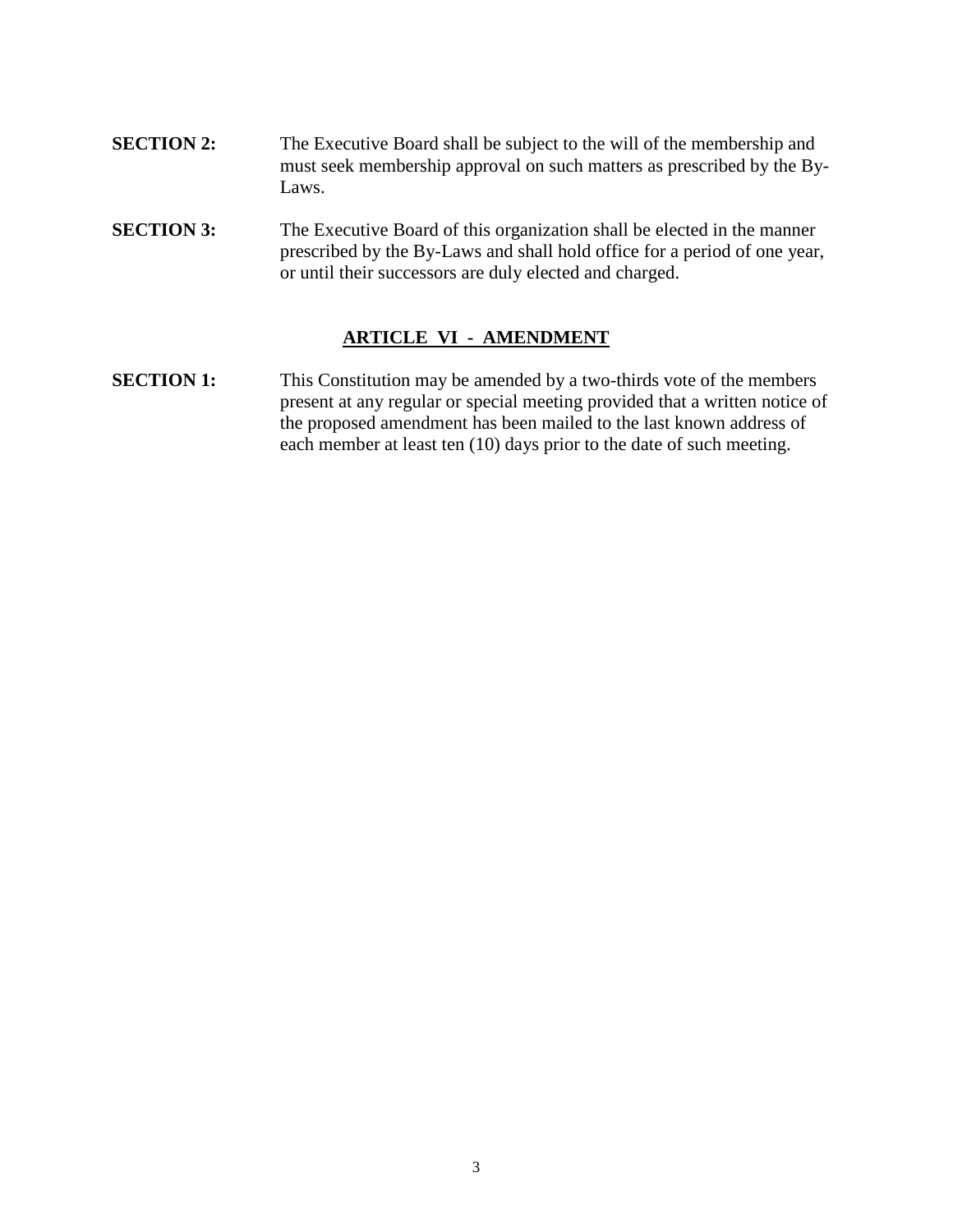#### **BY-LAWS AND POLICIES OF THE BARBERTON AREA, OHIO JAYCEES**

These By-Laws comprise the governing rules of the corporation. To supplement the By-Laws, Policies of the corporation have been established over the years through actions of the Executive Board and the membership.

## **ARTICLE I - MEMBERSHIP**

**BY-LAW 1-1:** Regular membership

Any young person between the ages of twenty-one (21) and forty (40) inclusive, who attends more than three (3) chapter events, excluding chapter projects, is required to become a dues paying member on being present at the fourth  $(4<sup>th</sup>)$  event. If said young person does not wish to become a dues paying member, the ranking officer present shall be required to ensure the aforementioned young person leaves the chapter event and any subsequent event. Spouses and significant others of current members are excluded from this By-Law.

- **Policy 1-1:** After reaching the age of forty-one (41) years and exhausting from the chapter, a member is eligible to receive a crabapple "cherry" tree in his name. This only applies if: (1) the member has completed his  $1<sup>st</sup>$  degree, (2) has held office in the local chapter and (3) has three years active service in this chapter. After careful consideration of the performance of the member, a unanimous vote by the Executive Board can overturn this Policy.
- **BY-LAW 1-2:** Associate Membership

The Executive Board may award associate membership to persons not eligible for regular membership. Dues must be paid by associate members as outlined in By-Law 2-2. Associate members are ineligible to vote, hold office, or serve as project chairperson. Length of membership shall be for one (1) year.

- **Policy 1-2:** Associate members will be listed on the roster and mailing list.
- **BY-LAW 1-3:** Honorary Membership

Honorary membership may be bestowed by the Executive Board upon persons who have performed service to or in behalf of the Jaycees and who are deemed worthy of such honor. Honorary members are ineligible to vote, hold office, or serve as project chairperson.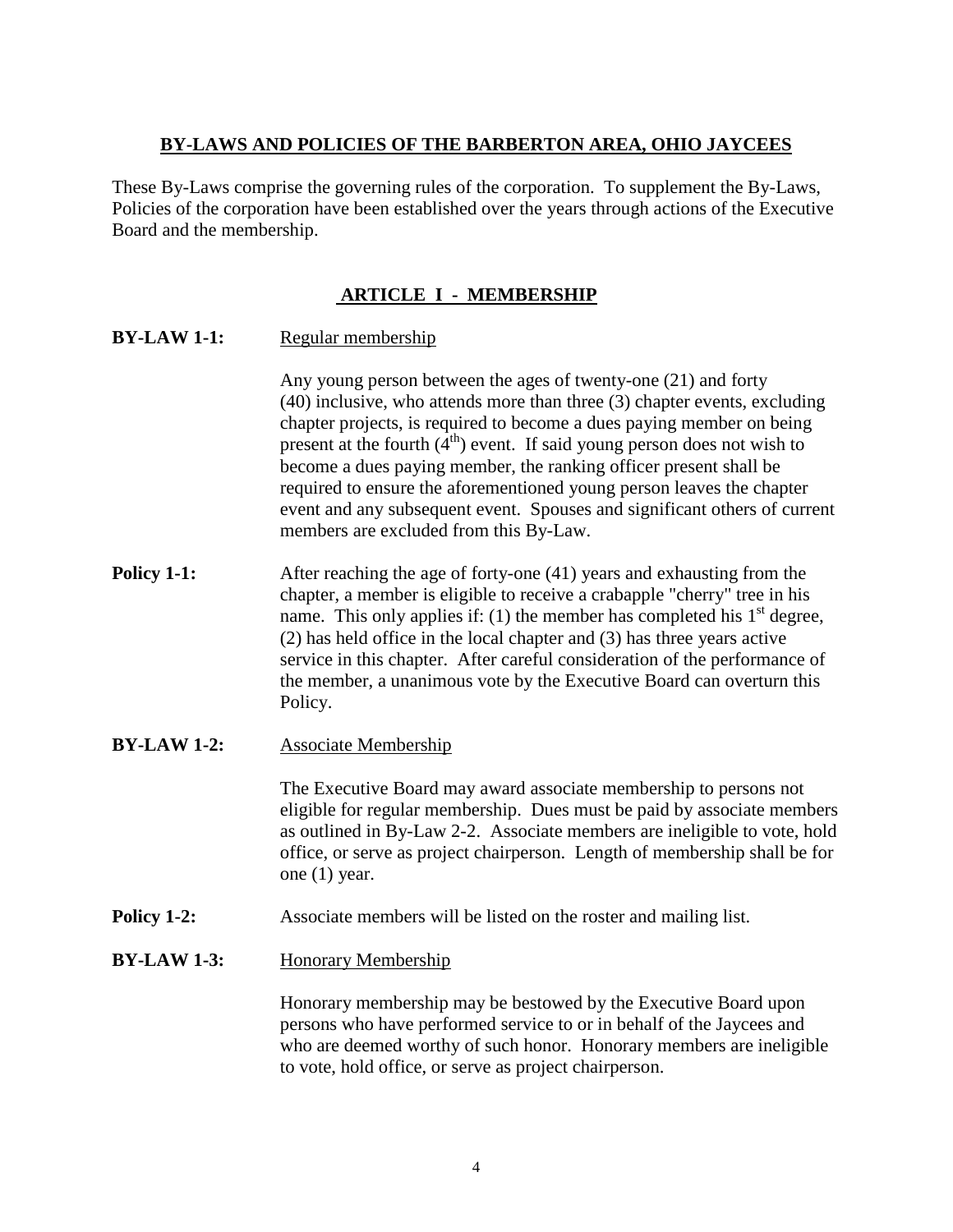**Policy 1-3:** Honorary members are listed on the mailing list, but are not listed on rosters and no dues are required.

### **BY-LAW 1-4:** Life Membership

Life membership may be awarded to an individual by a three-fourth  $(34)$ vote of those voting at a regular membership meeting after first being recommended by the Executive Board. Recipient must have been a regular member of the Barberton Area Jaycees who has made exceptional contribution to the Jaycee movement. Life members will be placed permanently on the rosters and mailing lists and be placed on the United States Junior Chamber roster as an associate member with such dues being paid by this organization.

- **BY-LAW 1-5:** All applications for membership must be in writing and must be accompanied by dues as outlined in By-Law 2-1. The application of a newly-proposed member, having been sponsored by a member in good standing, shall be submitted to the Executive Board. The Executive Board shall then vote upon accepting the proposed member at their first regular membership meeting or at a special meeting called for that purpose. All such applications must be accepted by a majority vote of the Executive Board.
- **BY-LAW 1-6:** An individual's membership may be terminated by a majority vote of the Executive Board with a written notice to the individual that his membership is being terminated and specifying date and purpose of the termination.

## **ARTICLE II - DUES**

- **BY-LAW 2-1:** The annual dues for this organization shall be half the dues of the United States Junior Chamber. Remaining balance will be paid by the Barberton Area Jaycees.
- **BY-LAW 2-2:** Dues for associate members shall be ten dollars (\$10.00) per year. Dues for life members shall be paid by the Barberton Area Jaycees.

## **ARTICLE III - FINANCES**

**BY-LAW 3-1:** The Treasurer shall deposit all funds of this organization in a financial institution to be named by the Executive Board in the name of the organization. The Treasurer shall submit at each regular meeting of the Executive Board, a written statement of income and expense for the preceding month and a statement of accounts.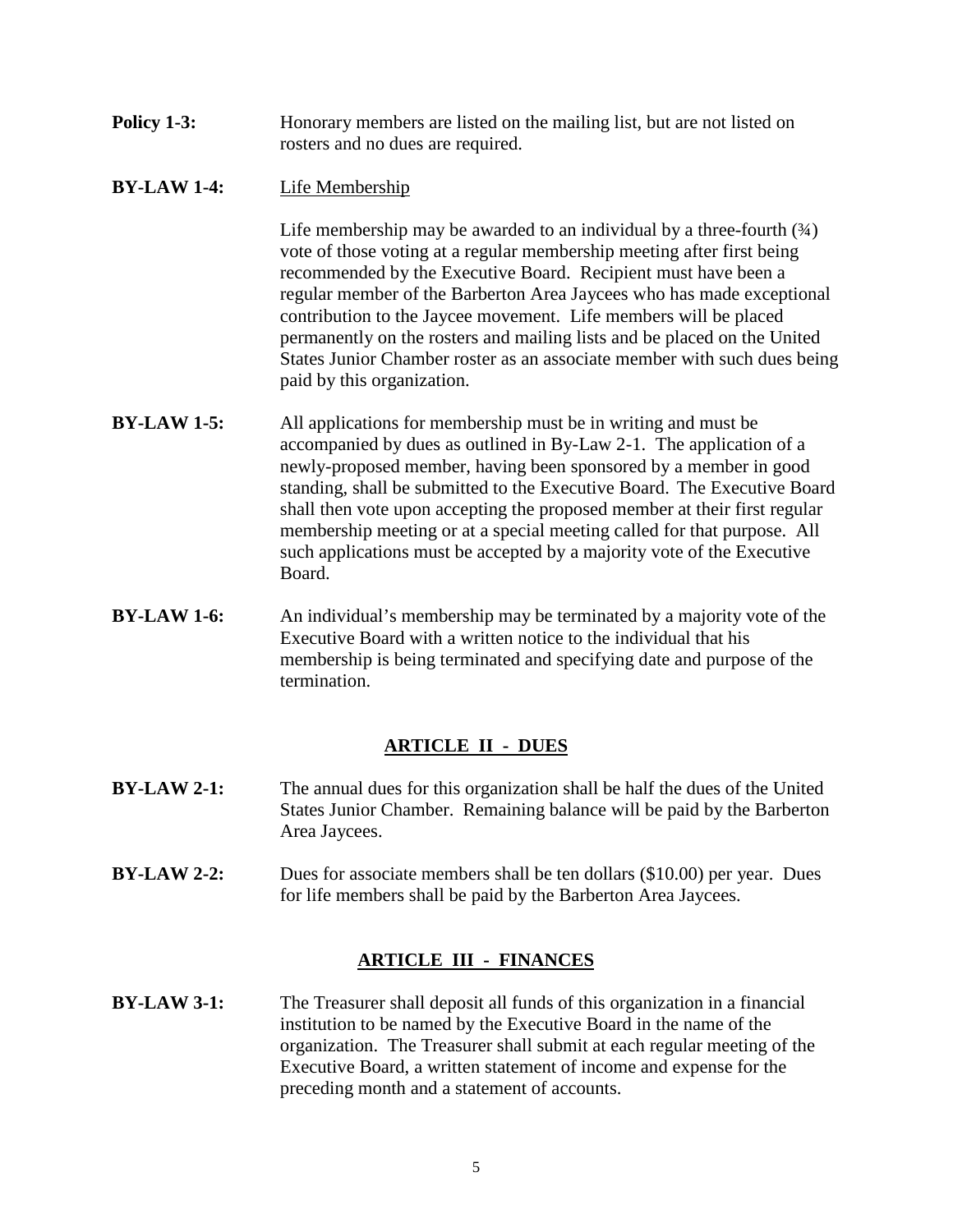| $BY-LAW3-2:$ | All bills shall be paid by check or debit card, signed by the Treasurer or |
|--------------|----------------------------------------------------------------------------|
|              | President. Checks exceeding \$1,000 must be signed by the Treasurer and    |
|              | President. Checks may be written only after receipt of a properly prepared |
|              | and signed check authorization slip. This section applies to all accounts. |

- **Policy 3-2:** The President is authorized to sign any slip. Project chairpersons may sign for the project for which they are chairpersons.
- **BY-LAW 3-3:** Expenditures from a budgeted item may not be made until an appropriation is made by the Executive Board upon request of the project chairperson. All appropriations require a roll call vote of the Executive Board.
- **Policy 3-3:** All appropriation requests must be made by the project chairperson accompanied by written budget sheets showing a planned usage of the funds requested. A detailed written report of all income and expenditures must be made to the Executive Board within a reasonable time after completion of the project.
- **BY-LAW 3-4:** An audit shall be conducted of all accounts annually at the end of each administrative year and anytime during the year when a new Treasurer is elected. The audit shall be conducted by an audit committee of no less than three (3) persons other than the incoming or outgoing Treasurer. Treasurers may serve on audit committees of more than (3) persons. The audit will consist of:
	- (1) Checking proper authorization of all disbursements;
	- (2) Proper accounting of income;
	- (3) Proper entries in ledger and checkbook; and
	- (4) Reconciling the bank statements and checkbook.

A written report by the audit committee will be made and become a part of the minutes of the Executive Board meeting at which the report is submitted and approved.

**BY-LAW 3-5:** The organization will provide a dishonesty bond for the Executive Board for their protection in handling the income and expenses of the organization. This bond will be for a minimum of forty thousand dollars (\$40,000).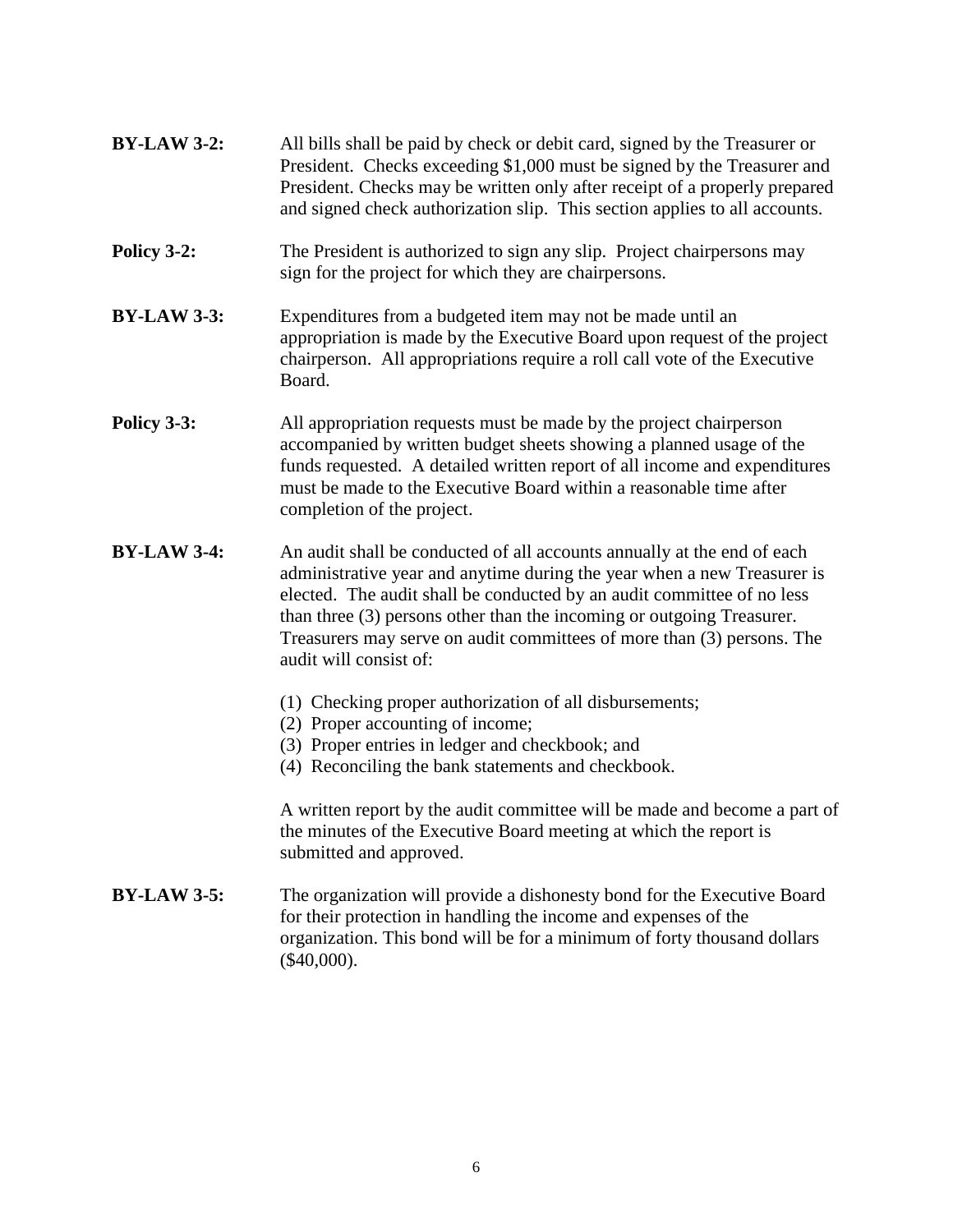#### **ARTICLE IV - GOVERNMENT**

- **BY-LAW 4-1:** The government of this organization shall be vested in the Executive Board which shall be subject to the will of the membership. The Executive Board shall seek approval of the membership for all projects, planned year's programs, planned year's budget, and resolutions.
- **BY-LAW 4-2:** The Executive Board shall have control and management of the property and the affairs of the organization, subject to the will of the membership.
- **BY-LAW 4-3:** The members of the Board of Directors who are neither officers nor exofficio members, shall be elected according to the number of regular members in good standing. Three (3) members shall be elected if the membership is fifty (50) or less. One (1) additional member shall be elected for each twenty (20) or fraction thereafter, to a maximum of nine (9) members. A vacancy shall be filled only if membership size indicates that a vacancy exists.
- **BY-LAW 4-4:** A vacancy on the Executive Board shall be filled by presidential appointment subject to confirmation by the Executive Board. Such appointee will serve until the next regular election.

Any vacancy shall be filled by appointment before thirty-one (31) calendar days have lapsed since official notification of the vacancy is accepted by the Executive Board. The President shall be required to fill any vacancy within the prescribed time limits. Confirmation of appointment must occur at a convened meeting of the Executive Board and will require a twothirds (2/3) majority of those members present.

#### **ARTICLE V - MEETINGS**

- **BY-LAW 5-1:** The annual meeting for purpose of election of officers shall be held in November of each year.
- **BY-LAW 5-2:** The organization shall hold regular monthly membership meetings on such dates as may be set by the Executive Board. Twenty percent (20%) of the membership shall constitute a quorum.
- **BY-LAW 5-3:** Meetings of the Executive Board shall be held at pre-arranged dates or at the call of the President. At all meetings of the Executive Board, a majority of the Executive Board members shall constitute a quorum.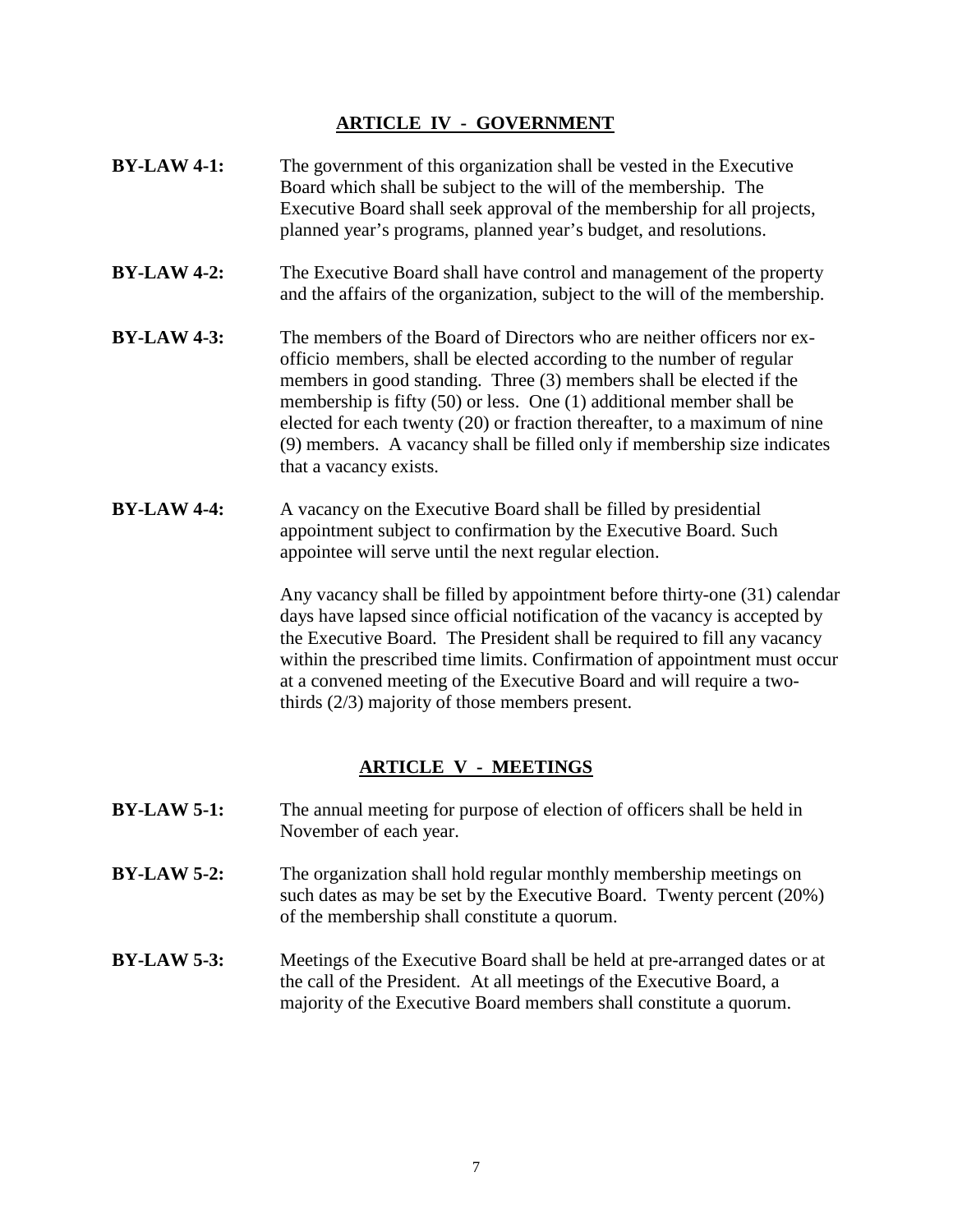#### **ARTICLE VI - ELECTIONS**

- **BY-LAW 6-1:** Not less than thirty (30) days prior to the annual election, the President shall appoint, with the approval of the Executive Board, a nominating committee of no less than three (3) members.
- **BY-LAW 6-2:** The nominating committee shall, at the membership meeting prior to the annual election, decide upon and make recommendations of the names of candidates for election, at which time the presiding officer shall also call for nominations from the floor. The nominations shall be closed at this meeting. No nominee shall be nominated for more than one position, nor shall any nominee be elected to any position other than that which they were nominated. However, any nominee for any office who is not elected may become a candidate for the Board of Directors by clearly indicating their willingness and desire to become such a candidate.
- **Policy 6-2:** Written notice of such meeting shall be given to each member at their last known address at least ten (10) days prior thereto.

Write-in candidates will be allowed provided that by the Board meeting prior to the election meeting, a petition signed by not less than eight (8) members in good standing be submitted to the nominating committee.

#### **BY-LAW 6-3:** The membership shall be made aware of all eligible voters by the Treasurer and rules of the election night, set by the nominating committee either by special mailing or through the newsletter, but in no case later than (10) days prior to the date of election. The rules of election night shall not violate any article or by-law of the constitution and shall as a minimum contain:

- (1) Time limit for speeches and demonstrations;
- (2) Order of speeches and election
- (3) How order of speeches is determined; and
- (4) How ballots will be passed out and collected.
- **BY-LAW 6-4:** No members of the nominating committee shall be eligible to be nominated to any office by action of the nominating committee.
- **BY-LAW 6-5:** The nominating committee shall select nominees for each Executive Board position. No officer shall be eligible to hold the same office for more than two (2) consecutive years.
- **BY-LAW 6-6:** At the annual election, there shall be elected a President, a Management Development Vice President, a Community Development Vice President, an Individual Development Vice President, a Membership Development Vice President, Secretary, Treasurer, and State Director, all whom shall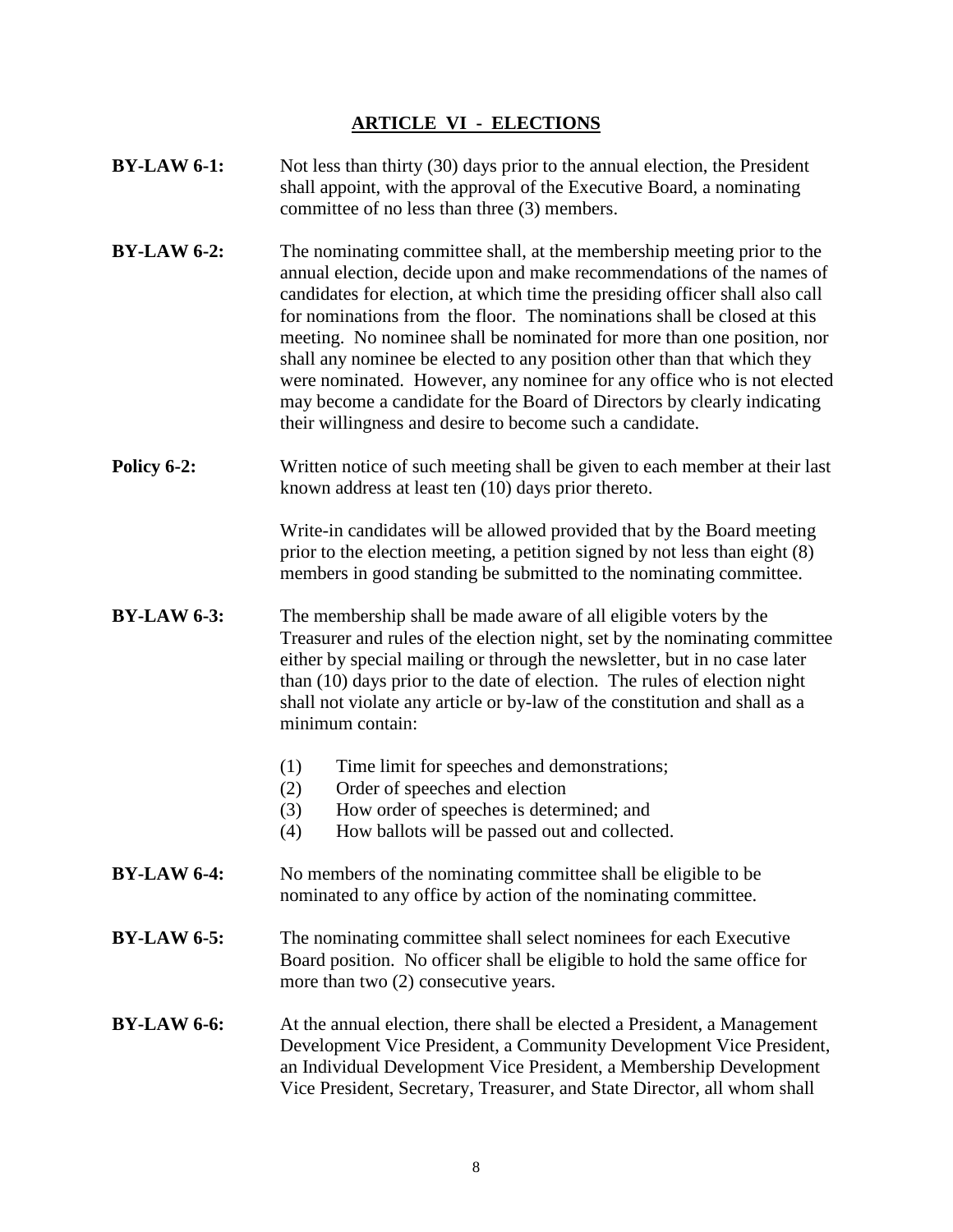constitute the officers of the organization. There shall also be elected a Board of Directors as specified in By-Law 4-3.

- **BY-LAW 6-7:** The nominee receiving the greatest number of votes shall be elected to the office to which they were nominated provided, however, that the candidate for President and Vice Presidents must receive a majority of the votes cast. In the event there are more than two (2) candidates for any of these offices and the candidate receiving the greatest number of votes does not receive a majority, each candidate's standing on ballot will be announced and the vote count will be disclosed. The vote will then be repeated, this process being followed until the candidate receiving the greatest number of votes has received a majority of all votes cast. The eight (8) elective offices shall be filled before votes are cast for Board of Directors. The Board of Directors shall be filled by nominees receiving the greatest number of votes. Each eligible member may cast one (1) vote for each vacant position.
- **BY-LAW 6-8:** Voting shall be by individual members in good standing and no person shall cast more than one (1) ballot. A member in good standing is one whose dues are paid up to date of election night as determined by the Treasurer. Any member not considered in good standing can be reinstated by bringing dues up to date prior to election. Proxies or absentee ballots will not be recognized. The results of all voting shall be announced at the election night by name and number of votes received (both winners and losers). Any candidate shall be given access to the ballots for verification at their request within three (3) days after the election.
- **BY-LAW 6-9:** Newly elected Executive Board members shall take office on January 1 which shall begin the organization's fiscal year.
- **Policy 6-9:** At the first meeting of the Executive Board following the annual elections, there may be appointed by the Executive Board, a Chaplain. The office of the Chaplain does not hold a seat on the Executive Board.

#### **ARTICLE VII - DUTIES OF OFFICERS**

- **BY-LAW 7-1:** The President, as chief officer of the organization, shall supervise the organization's affairs and activities and shall make an annual report thereon to the members.
- **Policy 7-1:** Specific duties of the president shall be as follows:
	- a. Supervise the affairs and activities of the organization.
	- b. Represent the organization within the community.
	- c. Prepare a budget for adoption by January membership meeting.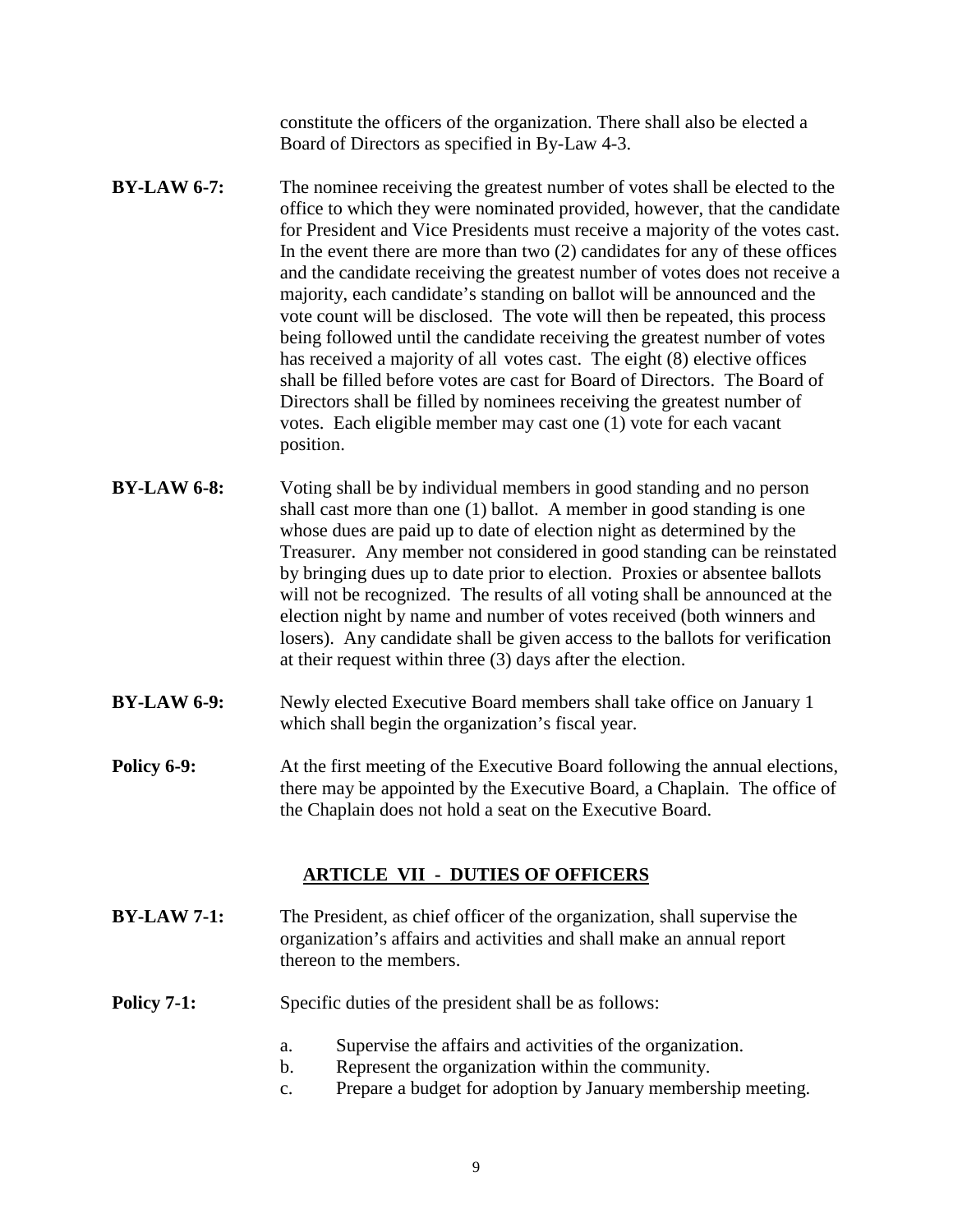- d. Prepare a Chapter Plan for the full year by January membership meeting.
- e. Preside and maintain order at all Executive and Membership meetings.
- f. Represent the chapter to the best of his ability at all state and national meetings.
- g. Supervise and assist the officers in the performance of their duties.
- h. Distribute material of state and national mailings.
- i. Swear in new Executive Board members and new members.
- j. Answer correspondences promptly.
- k. Write article for each publication issue.
- l. Establish a personal acquaintance with all members.
- m. Make an annual report to the membership.
- n. Organize Installation Banquet.
- o. Delegate responsibilities involving, issuing office keys, mail retrieval and updating the photo album, website and bulletin board.
- **BY-LAW 7-2:** The Management Development Vice President, who shall preside at membership and Executive Board meetings in the absence of the President, shall become President due to death, expulsion, or resignation of President, and also serve as the office manager.
- **Policy 7-2:** The duties of the Management Development Vice-President shall be as follows:
	- a. Perform the duties of the President in absence of the President.
	- b. Provide encouragement and assistance for all project participation.
	- c. Oversee the hall rental.
	- d. Arrange for dinner, drinks and child care at membership meetings.
	- e. Oversee general housekeeping of office, including but not limited to trash removal, vacuuming, carpet cleaning, equipment servicing and repairs.
	- f. Attend all Executive and Membership meetings.
	- g. Ensure that the Commercial Liability Insurance Policy and Dishonesty Bond are updated and paid yearly.
	- h. Recognize and publish award-winning performance.
	- i. Write an article for each publication issue.
	- j. Ensure that incorporation paperwork is kept updated.
- **BY-LAW 7-3:** The Individual Development Vice President shall work with the Executive Board to coordinate training to meet personal and professional needs of members.

#### **Policy 7-3:** The duties of the Individual Development Vice President shall be as follows: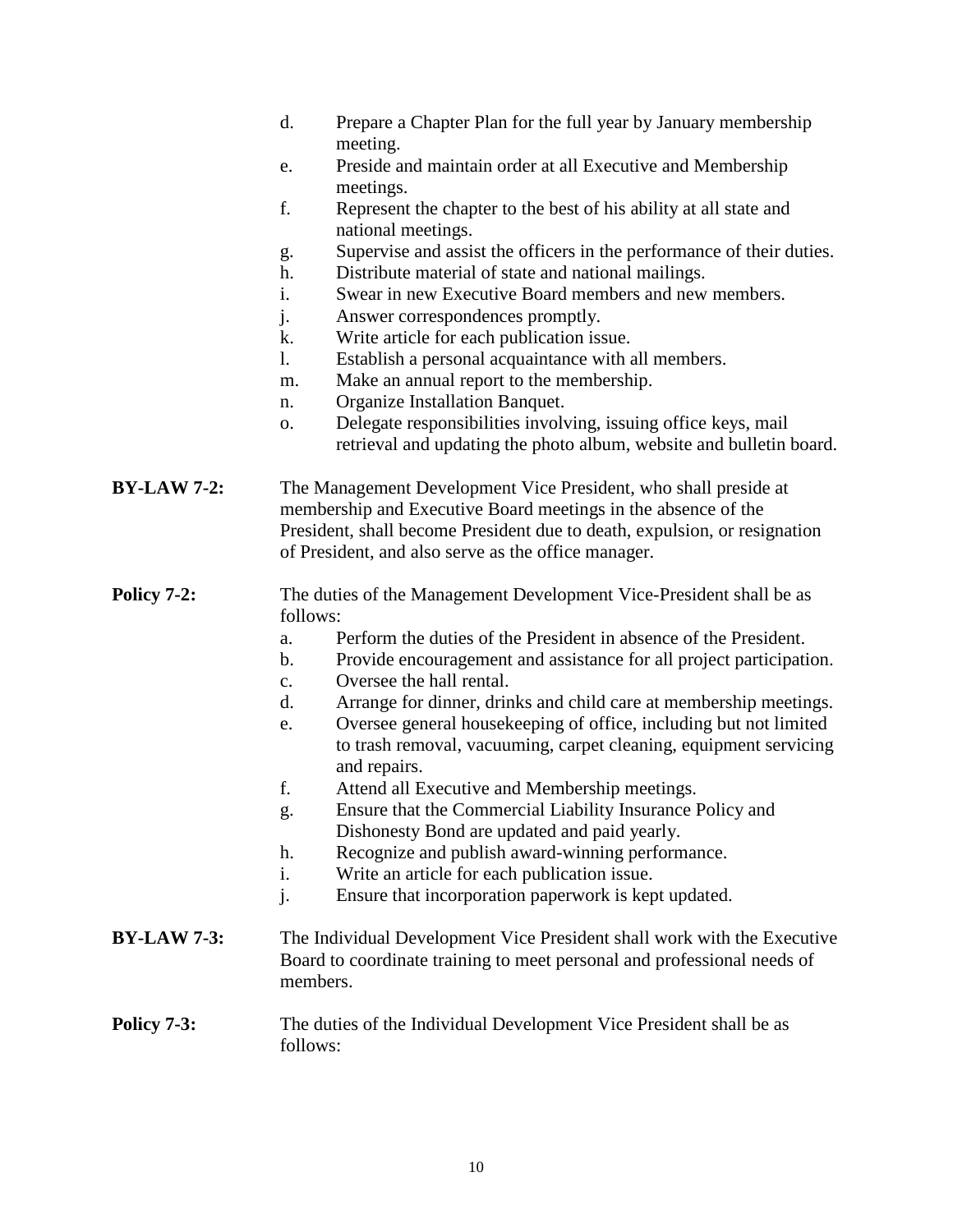- a. Survey the needs of the membership to enact the desired training programs and social activities.
- b. Schedule speakers for training programs.
- c. Assist other vice-presidents in training the membership in those skills, which pertain to that vice-president's duties.
- d. Write article for each publication issue.
- e. Attend all Executive and Membership meetings.
- **BY-LAW 7-4:** The Membership Development Vice President shall work with the Executive Board to coordinate recruitment and retention at all projects and functions.

#### **Policy 7-4:** The duties of the Membership Development Vice President shall be as follows:

- a. Sponsor M-nights.
- b. Provide skills and materials to membership for recruitment.
- c. Develop and implement an orientation program.
- d. Manage the Springboard and Degrees program.
- e. Establish a personal acquaintance with all members.
- f. Activate membership to insure retention.
- g. Write an article for publication issue.
- h. Notify members of renewal, collect dues and submit to Treasurer.
- i. Maintain membership roster with the Ohio Junior Chamber by submitting monthly Add/Delete Lists and remit dues payment.
- j. Attend all Executive and Membership meetings.
- k. Maintain mailing list and distribute to members.
- l. Maintain New Member Guide and Welcome Packet and distribute to new members.
- **BY-LAW 7-5:** The Community Development Vice President shall work with the Executive Board to coordinate projects and community activities.

#### **Policy 7-5:** The duties of the Community Development Vice President shall be as follows:

- a. Review project activities for most effective chapter expression.
- b. Serve as a member in project programming; CPG competition and award submission.
- c. Write article for Barberton Herald Jaycee Jazz publication.
- d. Assist in new ideas for organization expression.
- e. Provide liaison with public relations areas.
- f. Write article for each publication issue.
- g. Attend all Executive and Membership meetings.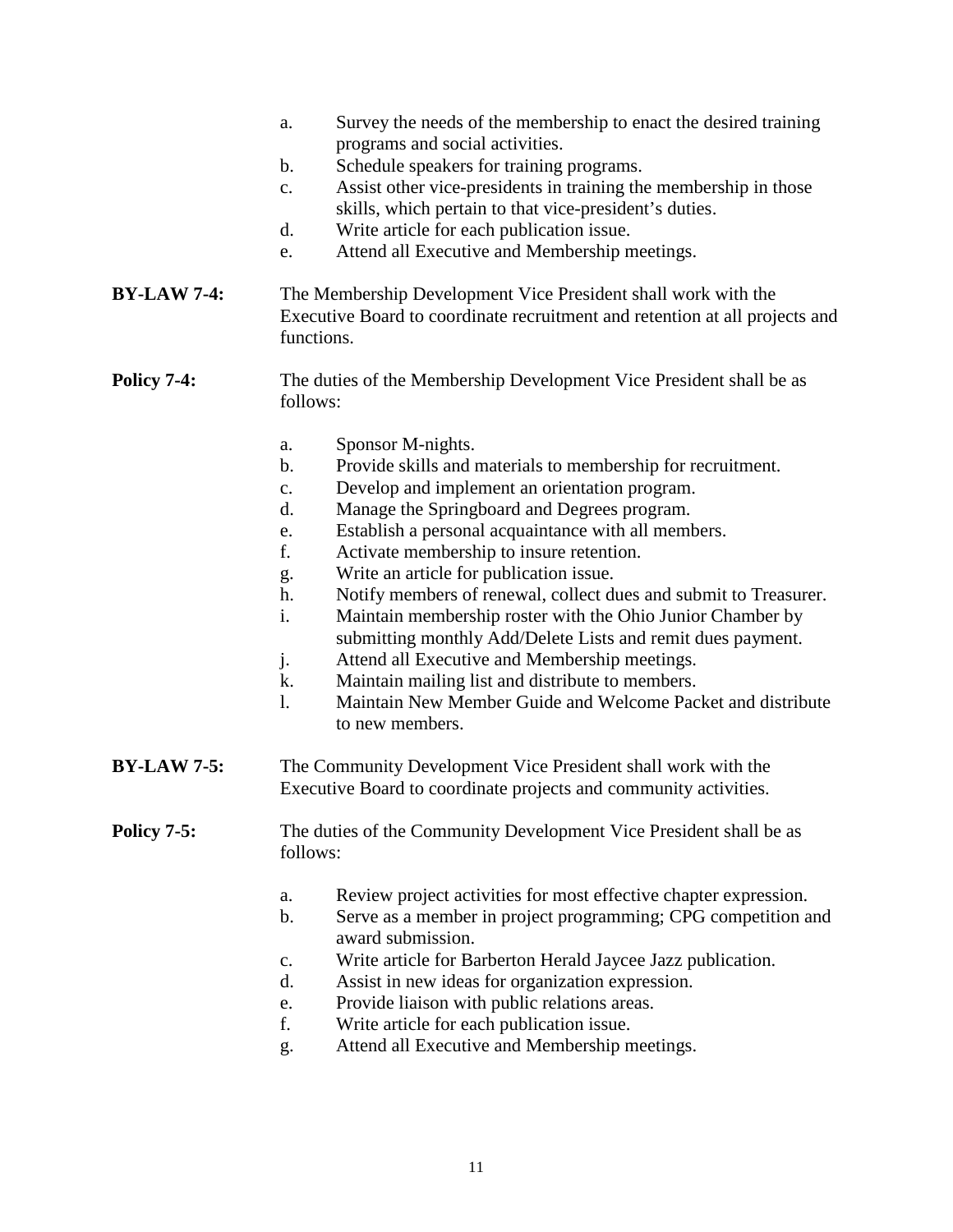| <b>BY-LAW 7-6:</b> | The Secretary shall give notice of all regular and special meetings and<br>shall keep a permanent record of the minutes of such meetings. He shall be<br>custodian of all official records of the organization.                                                                                              |                                                                                                                                                                                                                                                                                             |  |
|--------------------|--------------------------------------------------------------------------------------------------------------------------------------------------------------------------------------------------------------------------------------------------------------------------------------------------------------|---------------------------------------------------------------------------------------------------------------------------------------------------------------------------------------------------------------------------------------------------------------------------------------------|--|
| Policy 7-6:        | The duties of the Secretary shall be as follows:                                                                                                                                                                                                                                                             |                                                                                                                                                                                                                                                                                             |  |
|                    | a.                                                                                                                                                                                                                                                                                                           | Keep records of correspondence of the organization.                                                                                                                                                                                                                                         |  |
|                    | $\mathbf b$ .                                                                                                                                                                                                                                                                                                | Prepare agenda and sign in sheet with president.                                                                                                                                                                                                                                            |  |
|                    | c.                                                                                                                                                                                                                                                                                                           | Maintain supplies for the proper functions of the organization.                                                                                                                                                                                                                             |  |
|                    | d.                                                                                                                                                                                                                                                                                                           | Create and distribute monthly publication newsletter.                                                                                                                                                                                                                                       |  |
|                    | e.                                                                                                                                                                                                                                                                                                           | Maintain attendance records.                                                                                                                                                                                                                                                                |  |
|                    | f.                                                                                                                                                                                                                                                                                                           | Maintain the calendar of events.                                                                                                                                                                                                                                                            |  |
|                    | g.                                                                                                                                                                                                                                                                                                           | Maintain an up-to-date copy of the Constitution and Bylaws.                                                                                                                                                                                                                                 |  |
|                    | h.<br>i.                                                                                                                                                                                                                                                                                                     | Attend all Executive and Membership meetings.                                                                                                                                                                                                                                               |  |
|                    |                                                                                                                                                                                                                                                                                                              | Keep minutes at all Executive and Membership meetings and make<br>available for review by membership.                                                                                                                                                                                       |  |
|                    | j.                                                                                                                                                                                                                                                                                                           | Send cards and/or gift for special occasions as agreed on by<br><b>Executive Board.</b>                                                                                                                                                                                                     |  |
| <b>BY-LAW 7-7:</b> | The Treasurer shall issue notices of dues payable and be responsible for<br>the collection thereof, keep the books of the organization, disburse funds<br>as required, and shall report monthly on the financial condition of the<br>organization. They shall prepare a report for audit by their successor. |                                                                                                                                                                                                                                                                                             |  |
| <b>Policy 7-7:</b> | The duties of the Treasurer shall be as follows:                                                                                                                                                                                                                                                             |                                                                                                                                                                                                                                                                                             |  |
|                    | a.                                                                                                                                                                                                                                                                                                           | Assist in maintaining good financial structure by making deposits<br>and payments promptly.                                                                                                                                                                                                 |  |
|                    | b.                                                                                                                                                                                                                                                                                                           | Reconcile accounts and report monthly in writing on the financial<br>status of the organization.                                                                                                                                                                                            |  |
|                    | $\mathbf{c}$ .                                                                                                                                                                                                                                                                                               | Assist President in preparation of budget.                                                                                                                                                                                                                                                  |  |
|                    | d.                                                                                                                                                                                                                                                                                                           | Keep records on money owed by or to the organization.                                                                                                                                                                                                                                       |  |
|                    | e.                                                                                                                                                                                                                                                                                                           | Maintain a list and location of chapter assets.                                                                                                                                                                                                                                             |  |
|                    | f.                                                                                                                                                                                                                                                                                                           | Complete Federal Tax Form 990 and Ohio Solicitation by their due<br>dates.                                                                                                                                                                                                                  |  |
|                    | g.                                                                                                                                                                                                                                                                                                           | Provide full statements of project financial status at completion of<br>all projects.                                                                                                                                                                                                       |  |
|                    | $\mathbf h$                                                                                                                                                                                                                                                                                                  | Attend all Executive and Membership meetings.                                                                                                                                                                                                                                               |  |
|                    | i.                                                                                                                                                                                                                                                                                                           | Require completed Authorization Slip to accompany all receipts.                                                                                                                                                                                                                             |  |
|                    | j.                                                                                                                                                                                                                                                                                                           | Maintain monthly files including reconciled statements,<br>authorization slips with attached receipts for all purchases made,<br>deposit slip forms with attached proof of bank deposits and<br>cancelled checks along with voided checks to be made available<br>for review by any member. |  |
|                    | k.                                                                                                                                                                                                                                                                                                           | Maintain all income and expenses on a computerized accounting<br>program.                                                                                                                                                                                                                   |  |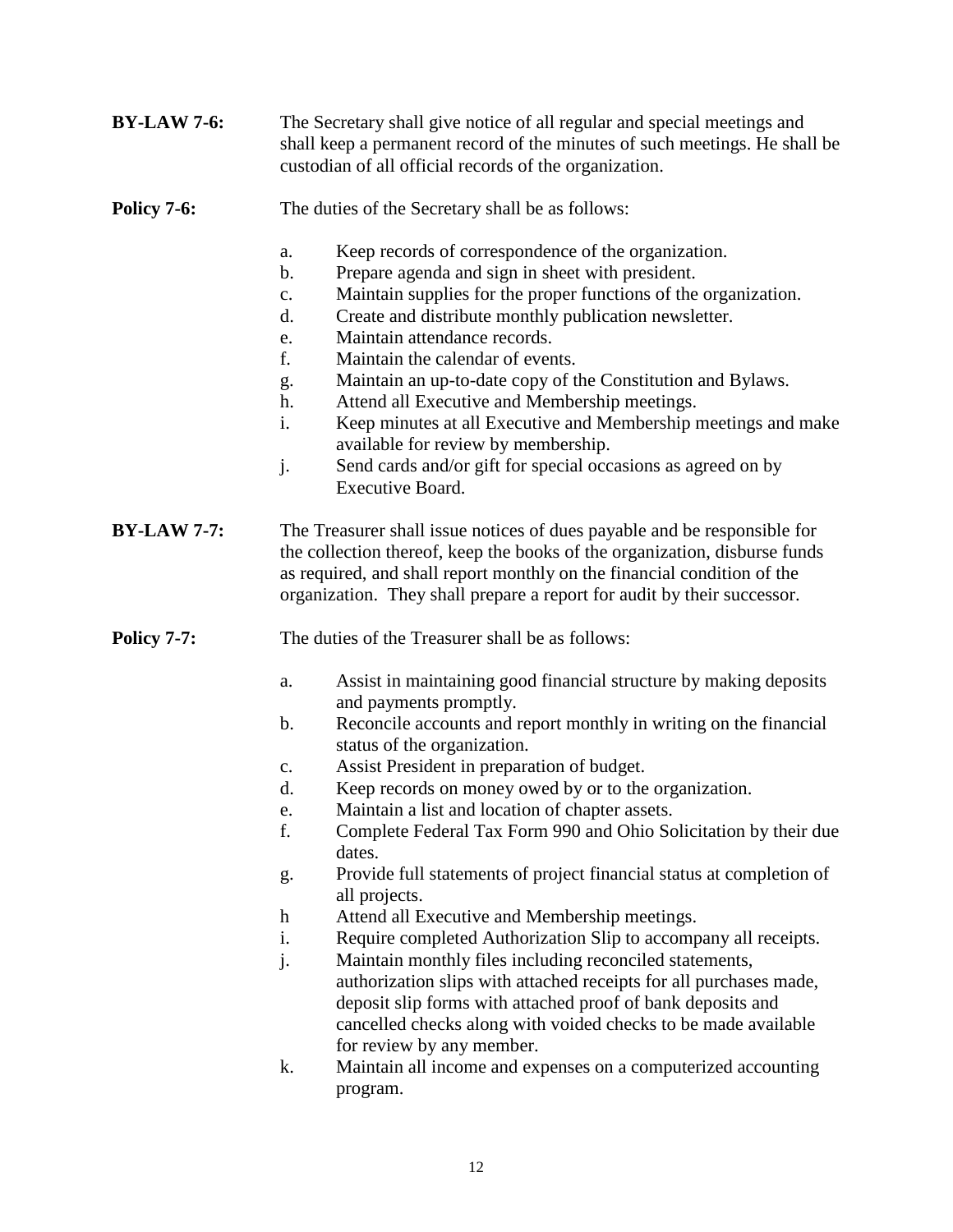**BY-LAW 7-8:** The President may assign to the Vice Presidents, Secretary, and Treasurer, additional duties to those prescribed above.

#### **BY-LAW 7-9:** The State Director, in conjunction with the President, shall be responsible for all chapter activities that tie our chapter to district, region, and state organizations.

- **Policy 7-9:** The duties of the State Director shall be as follows:
	- a. Represent to the best of his ability the chapter at all district, region, and state meetings.
	- b. Inform the membership of state projects and activities.
	- c. Assist and encourage membership participation in state activities.
	- d. Organize the program of chapter visitation.
	- e. Prepare and present all chapter bids for state, regional, or district events.
	- f. Attend all Executive and Membership meetings.

## **ARTICLE VIII - DIRECTORS**

- **BY-LAW 8-1:** The Board of Directors shall work to conduct and implement the business and management of this corporation, subject to the will of the membership. The Board of Directors shall be headed by the immediate past president.
- **Policy 8-1:** The duties of the members of the Board of Directors shall be as follows:
	- a. Encourage and recommend members for project chairpersons.
	- b. Assist project chairpersons in development of committees and proper records.
	- c. Represent the interests of the Executive Board in committee activities.
	- d. Attend all Executive and Membership meetings.
	- e. Establish and maintain call tree.
	- f. Review and suggest revisions to By-Laws, as needed.

#### **Policy 8-2:** Call Tree Procedures:

- a. The membership roster will be divided up among the Board of Directors to initiate a call tree.
- b. The Board of Directors will contact their assigned members and inform them of upcoming events and meetings.
- c. The Board of Directors will explain the upcoming events and see if the members have a desire in chairing or co-chairing the events.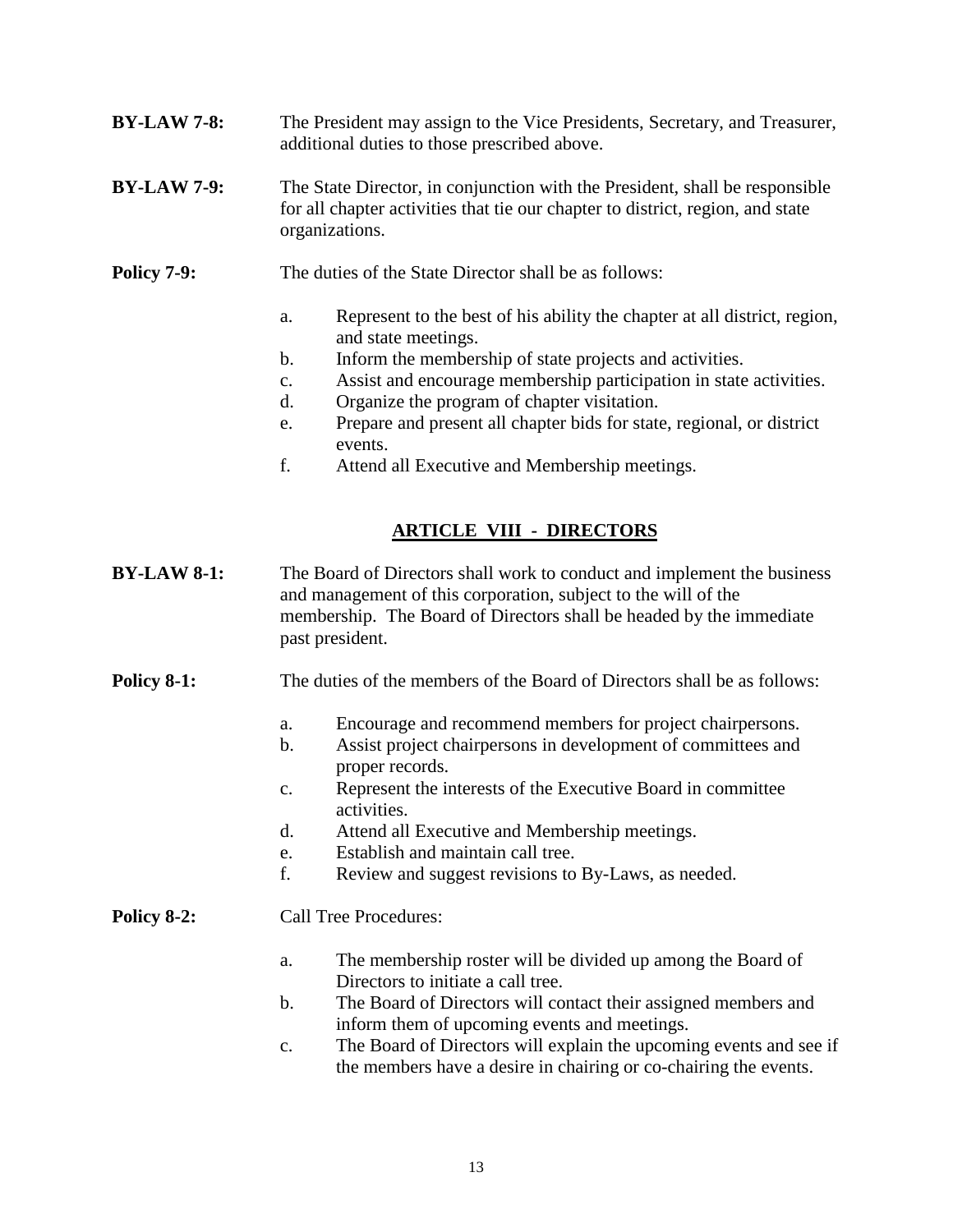A description of the events and past chairs and co-chairs should be available to answer any questions.

- d. Ask members if any other interests of projects or concerns about where the chapter is headed.
- e. The Board of Directors will be required to contact their members at least every month.

## **ARTICLE IX - COMMITTEES**

- **BY-LAW 9-1:** The Executive Board shall determine the committees deemed proper and necessary to fulfill the object and purpose of the organization.
- **BY-LAW 9-2:** All committee chairpersons shall be appointed by the President subject to the approval by the Executive Board.
- **BY-LAW 9-3:** A written report, Chairman's Planning Guide, shall be submitted to the Executive Board by the chairperson within a reasonable time of completion of the committee function.

#### **ARTICLE X - AUTHORITY TO BIND**

**BY-LAW 10-1:** No member of this organization shall contract for or incur any debt or enter into any agreement or otherwise obligate this organization except by authorization of the Executive Board and the membership.

#### **ARTICLE XI - RULES OF ORDER**

**BY-LAW 11-1:** Robert's Rules of Order shall govern the proceedings of all meetings of the organization and its constituent parts except as provided in these By-Laws.

#### **ARTICLE XII - DELEGATIONS**

- **BY-LAW 12-1:** Delegations or special committees shall be appointed by the President, subject to the approval of the Executive Board, to represent the organization at any convention, meeting, or assembly, as may be necessary. Such delegations or committees shall exercise only those powers specifically vested in them by the Executive Board.
- **BY-LAW 12-2:** The President may commit funds not to exceed twenty dollars (\$20.00) without Executive Board approval, limited to sixty dollars (\$60.00) per year, if impractical to obtain such approval.